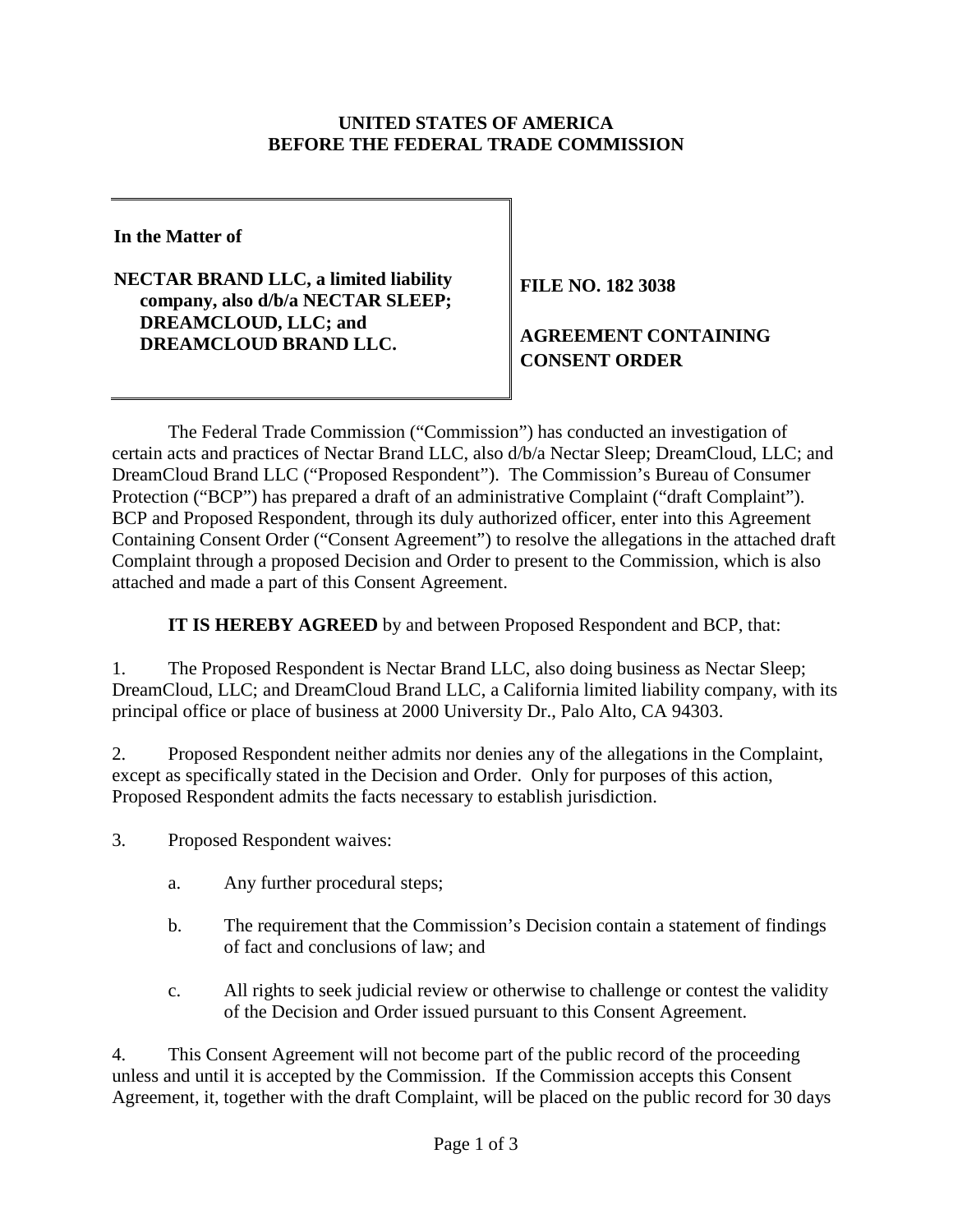and information about them publicly released. Acceptance does not constitute final approval, but it serves as the basis for further actions leading to final disposition of the matter. Thereafter, the Commission may either withdraw its acceptance of this Consent Agreement and so notify Proposed Respondent, in which event the Commission will take such action as it may consider appropriate, or issue and serve its Complaint (in such form as the circumstances may require) and decision in disposition of the proceeding, which may include an Order. *See* Section 2.34 of the Commission's Rules, 16 C.F.R. § 2.34 ("Rule 2.34").

5. If this agreement is accepted by the Commission, and if such acceptance is not subsequently withdrawn by the Commission pursuant to Rule 2.34, the Commission may, without further notice to Proposed Respondent: (1) issue its Complaint corresponding in form and substance with the attached draft Complaint and its Decision and Order; and (2) make information about them public. Proposed Respondent agrees that service of the Order may be effected by its publication on the Commission's website (ftc.gov), at which time the Order will become final. *See* Rule 2.32(d). Proposed Respondent waives any rights it may have to any other manner of service. *See* Rule 4.4.

6. When final, the Decision and Order will have the same force and effect and may be altered, modified, or set aside in the same manner and within the same time provided by statute for other Commission orders.

7. The Complaint may be used in construing the terms of the Decision and Order. No agreement, understanding, representation, or interpretation not contained in the Decision and Order or in this Consent Agreement may be used to vary or contradict the terms of the Decision and Order.

8. Proposed Respondent agrees to comply with the terms of the proposed Decision and Order from the date that Proposed Respondent signs this Consent Agreement. Proposed Respondent understands that it may be liable for civil penalties and other relief for each violation of the Decision and Order after it becomes final.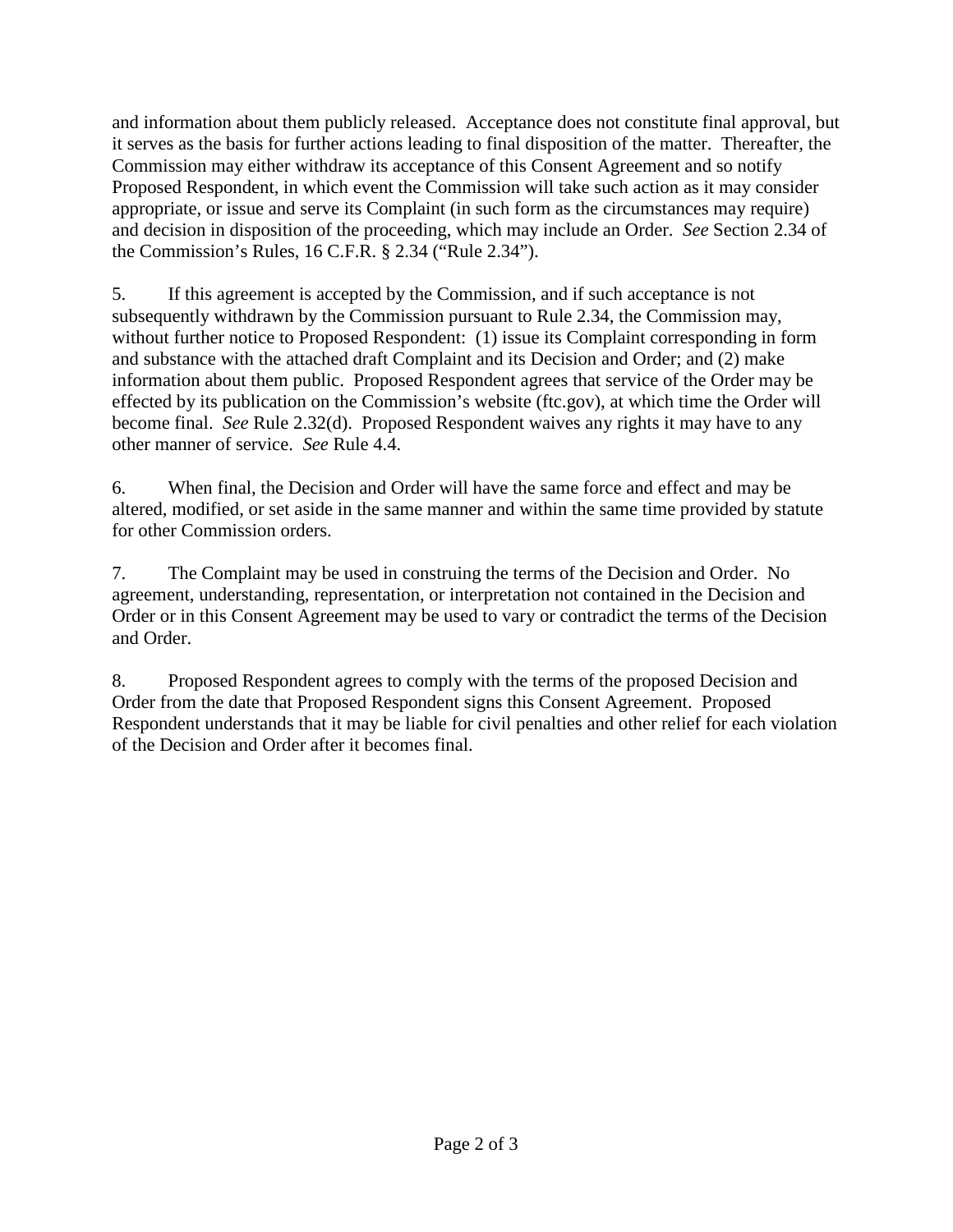**NECTAR BRAND LLC, FEDERAL TRADE COMMISSION also d/b/a Nectar Sleep; DreamCloud, LLC; and DreamCloud Brand LLC** 

\_\_\_\_\_\_\_\_\_\_\_\_\_\_\_\_\_\_\_ \_\_\_\_\_\_\_\_\_\_\_\_\_\_\_\_\_\_\_\_

Managing Member Attorney

Date:

Craig Schmeizer Julia Solomon Ensor Nectar Brand LLC Division of Enforcement Bureau of Consumer Protection

#### **APPROVED:**

 Laura Koss Assistant Director Division of Enforcement Bureau of Consumer Protection

**\_\_\_\_\_\_\_\_\_\_\_\_\_\_\_\_\_\_\_\_\_\_\_\_**

Tyler G. Newby Fenwick & West LLP Attorney for Proposed Respondent

\_\_\_\_\_\_\_\_\_\_\_\_\_\_\_\_\_\_\_\_\_

Date:\_\_\_\_\_\_\_\_\_\_\_\_\_\_\_\_\_ **\_\_\_\_\_\_\_\_\_\_\_\_\_\_\_\_\_\_\_\_\_\_\_\_**

 James A. Kohm Associate Director Division of Enforcement Bureau of Consumer Protection

 Thomas B. Pahl Acting Director Bureau of Consumer Protection

**\_\_\_\_\_\_\_\_\_\_\_\_\_\_\_\_\_\_\_\_\_\_\_\_**

Date: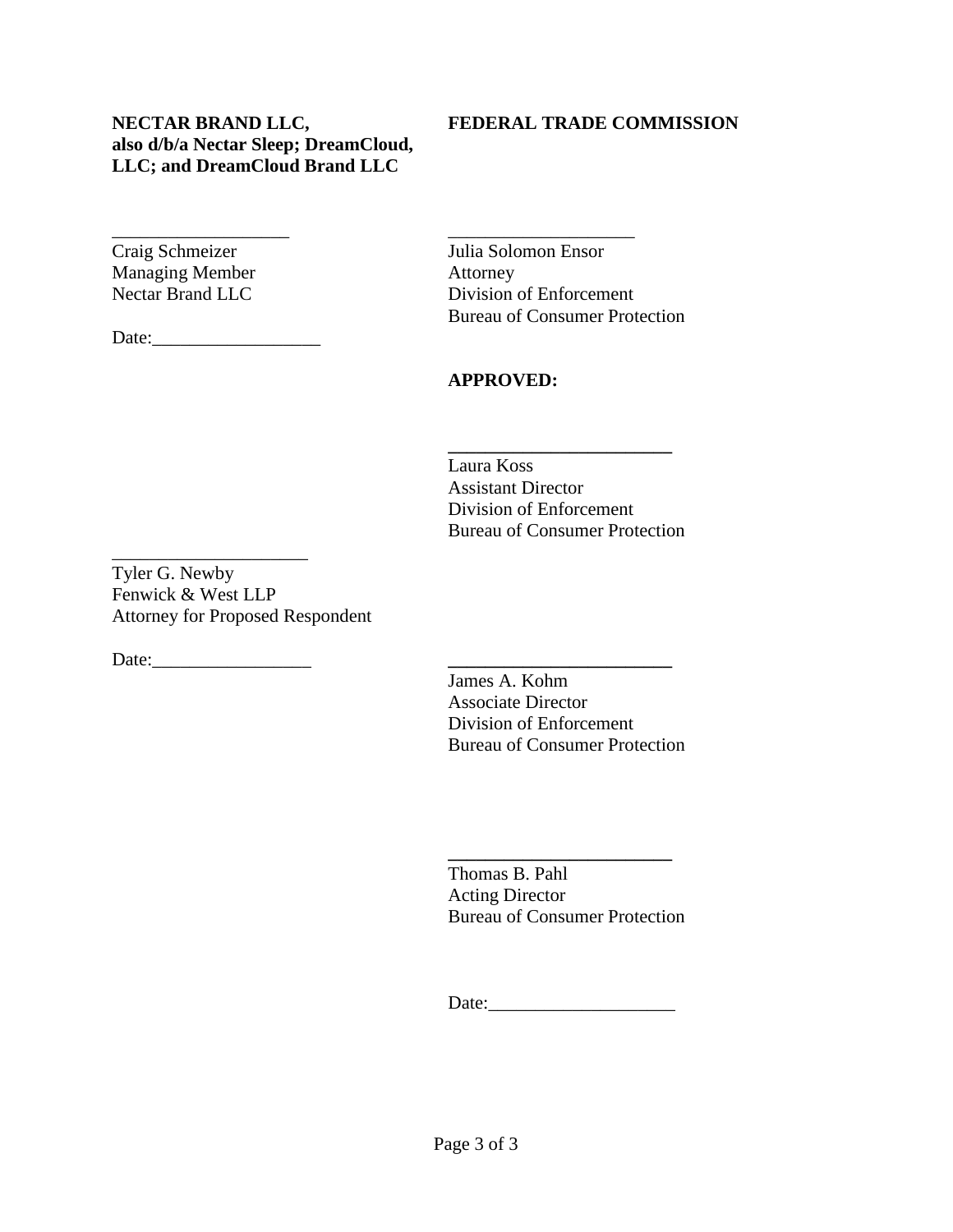**[1823038]** 

#### **UNITED STATES OF AMERICA BEFORE THE FEDERAL TRADE COMMISSION**

**COMMISSIONERS: Maureen K. Ohlhausen, Acting Chairman Terrell McSweeny**

**In the Matter of**

**NECTAR BRAND LLC, a limited liability company, also d/b/a NECTAR SLEEP; DECISION AND ORDER DREAMCLOUD, LLC; and DREAMCLOUD BRAND LLC.** DOCKET NO. C-

#### **DECISION**

The Federal Trade Commission ("Commission") initiated an investigation of certain acts and practices of the Respondent named in the caption. The Commission's Bureau of Consumer Protection ("BCP") prepared and furnished to Respondent a draft Complaint. BCP proposed to present the draft Complaint to the Commission for its consideration. If issued by the Commission, the draft Complaint would charge the Respondent with violations of the Federal Trade Commission Act.

Respondent and BCP thereafter executed an Agreement Containing Consent Order ("Consent Agreement"). The Consent Agreement includes: 1) statements by Respondent that it neither admits nor denies any of the allegations in the Complaint, except as specifically stated in this Decision and Order, and that only for purposes of this action, it admits the facts necessary to establish jurisdiction; and 2) waivers and other provisions as required by the Commission's Rules.

The Commission considered the matter and determined that it had reason to believe that Respondent has violated the Federal Trade Commission Act, and that a Complaint should issue stating its charges in that respect. The Commission accepted the executed Consent Agreement and placed it on the public record for a period of 30 days for the receipt and consideration of public comments. The Commission duly considered any comments received from interested persons pursuant to Section 2.34 of its Rules, 16 C.F.R. § 2.34. Now, in further conformity with the procedure prescribed in Rule 2.34, the Commission issues its Complaint, makes the following Findings, and issues the following Order: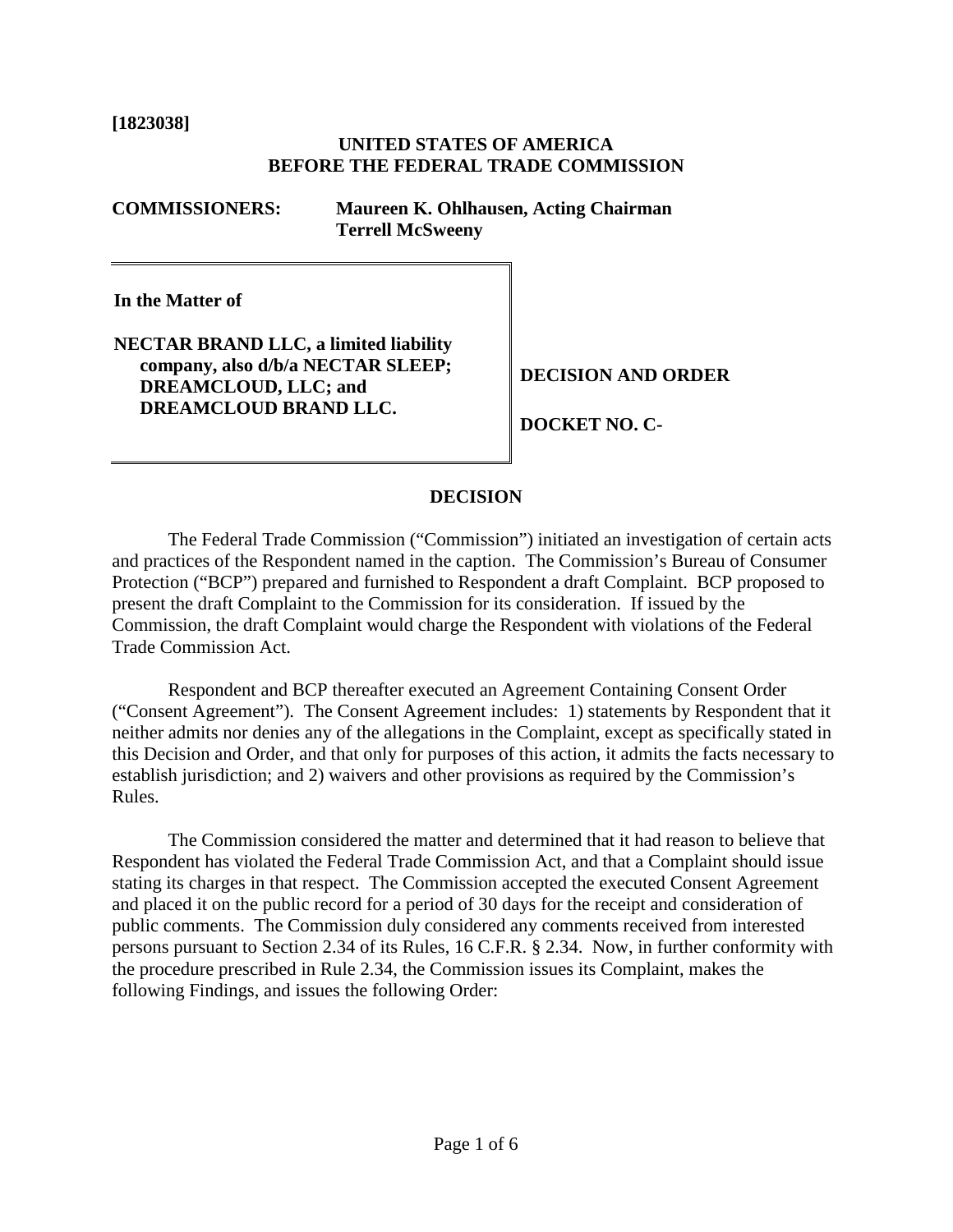#### **Findings**

- 1. The Respondent is Nectar Brand LLC, also doing business as Nectar Sleep; DreamCloud, LLC; and DreamCloud Brand LLC, a California limited liability company, with its principal office or place of business at 2000 University Dr., Palo Alto, CA 94303.
- 2. The Commission has jurisdiction over the subject matter of this proceeding and over Respondent, and the proceeding is in the public interest.

#### **ORDER**

#### **Definitions**

For purposes of this Order, the following definitions apply:

- A. "Clear(ly) and conspicuous(ly)" means that a required disclosure is difficult to miss (i.e., easily noticeable) and easily understandable by ordinary consumers, including in all of the following ways:
	- 1. In any communication that is solely visual or solely audible, the disclosure must be made through the same means through which the communication is presented. In any communication made through both visual and audible means, such as a television advertisement, the disclosure must be presented simultaneously in both the visual and audible portions of the communication even if the representation requiring the disclosure ("triggering representation") is made through only one means.
	- 2. A visual disclosure, by its size, contrast, location, the length of time it appears, and other characteristics, must stand out from any accompanying text or other visual elements so that it is easily noticed, read, and understood.
	- 3. An audible disclosure, including by telephone or streaming video, must be delivered in a volume, speed, and cadence sufficient for ordinary consumers to easily hear and understand it.
	- 4. In any communication using an interactive electronic medium, such as the Internet or software, the disclosure must be unavoidable.
	- 5. On a product label, the disclosure must be presented on the principal display panel.
	- 6. The disclosure must use diction and syntax understandable to ordinary consumers and must appear in each language in which the triggering representation appears.
	- 7. The disclosure must comply with these requirements in each medium through which it is received, including all electronic devices and face-to-face communications.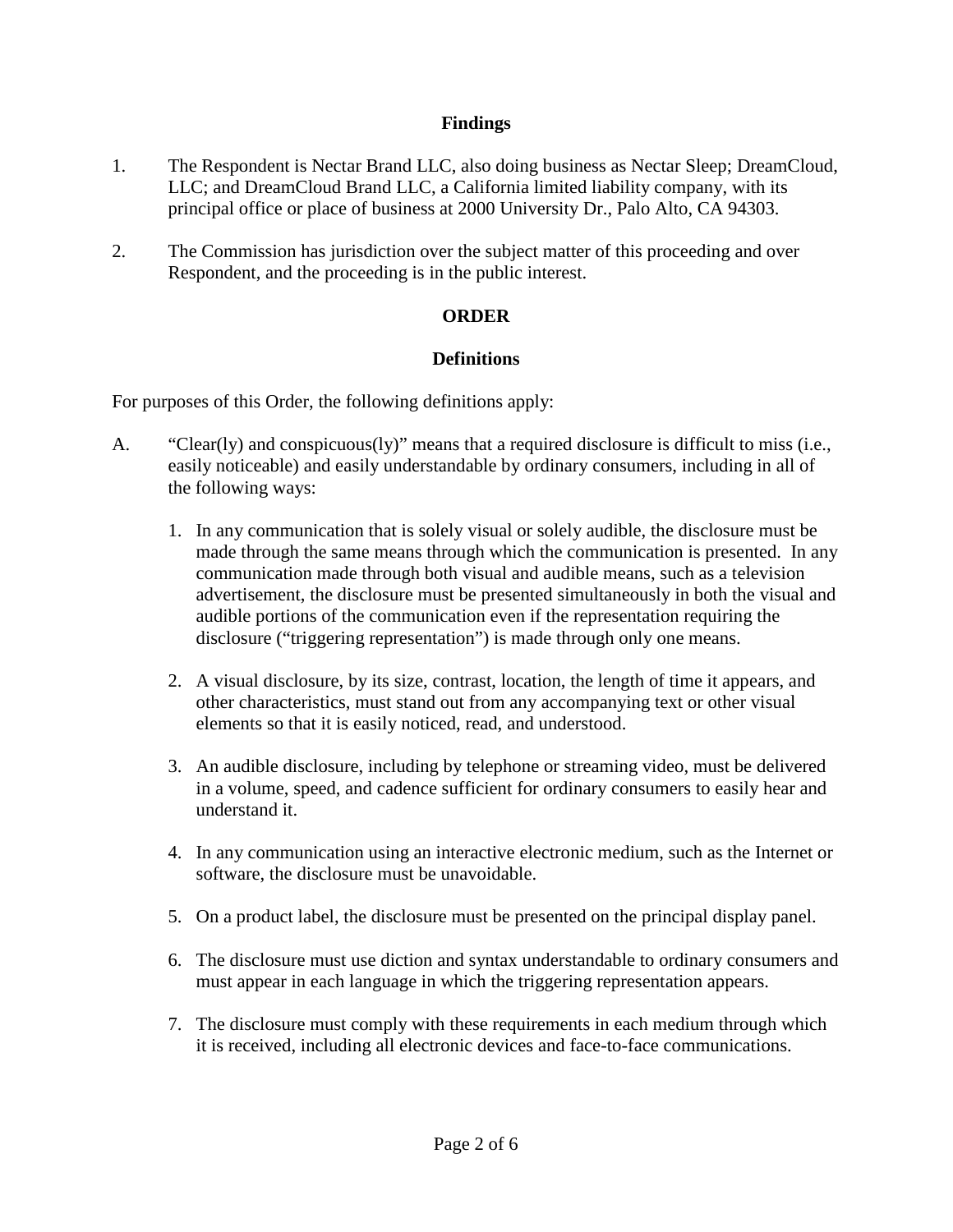- 8. The disclosure must not be contradicted or mitigated by, or inconsistent with, anything else in the communication.
- 9. When the representation or sales practice targets a specific audience, such as children, the elderly, or the terminally ill, "ordinary consumers" includes reasonable members of that group.
- B. "Made in the United States" means any representation, express or implied, that a product or service, or a component thereof, is of U.S.-origin, including, but not limited to, a representation that such product or service is "made," "manufactured," "built," or "produced" in the United States, or any other U.S.-origin claim.
- C. "Respondent" means Nectar Brand LLC, also doing business as Nectar Sleep; DreamCloud, LLC; and DreamCloud Brand, LLC, and its successors and assigns.

### **Provisions**

## **I. PROHIBITED MISREPRESENTATIONS REGARDING U.S. ORIGIN CLAIMS**

**IT IS ORDERED** that Respondent, and Respondent's officers, agents, employees, and attorneys, and all other persons in active concert or participation with any of them, who receive actual notice of this Order, whether acting directly or indirectly, in connection with the manufacturing, labeling, advertising, promotion, offering for sale, sale, or distribution of any mattress, mattress foundation, or any other product or service, must not make any representation, expressly or by implication, that a product or service is Made in the United States unless:

- A. The final assembly or processing of the product occurs in the United States, all significant processing that goes into the product occurs in the United States, and all or virtually all ingredients or components of the product are made and sourced in the United States; or
- B. A Clear and Conspicuous qualification appears immediately adjacent to the representation that accurately conveys the extent to which the product contains foreign parts, ingredients or components, and/or processing; or
- C. For a claim that a product is assembled in the United States, the product is last substantially transformed in the United States, the product's principal assembly takes place in the United States, and United States assembly operations are substantial.

## **II. SUBSTANTIATION**

**IT IS FURTHER ORDERED** that Respondent, Respondent's officers, agents, servants, employees, and attorneys, and all other persons in active concert or participation with any of them, who receive actual notice of this Order, whether acting directly or indirectly, in connection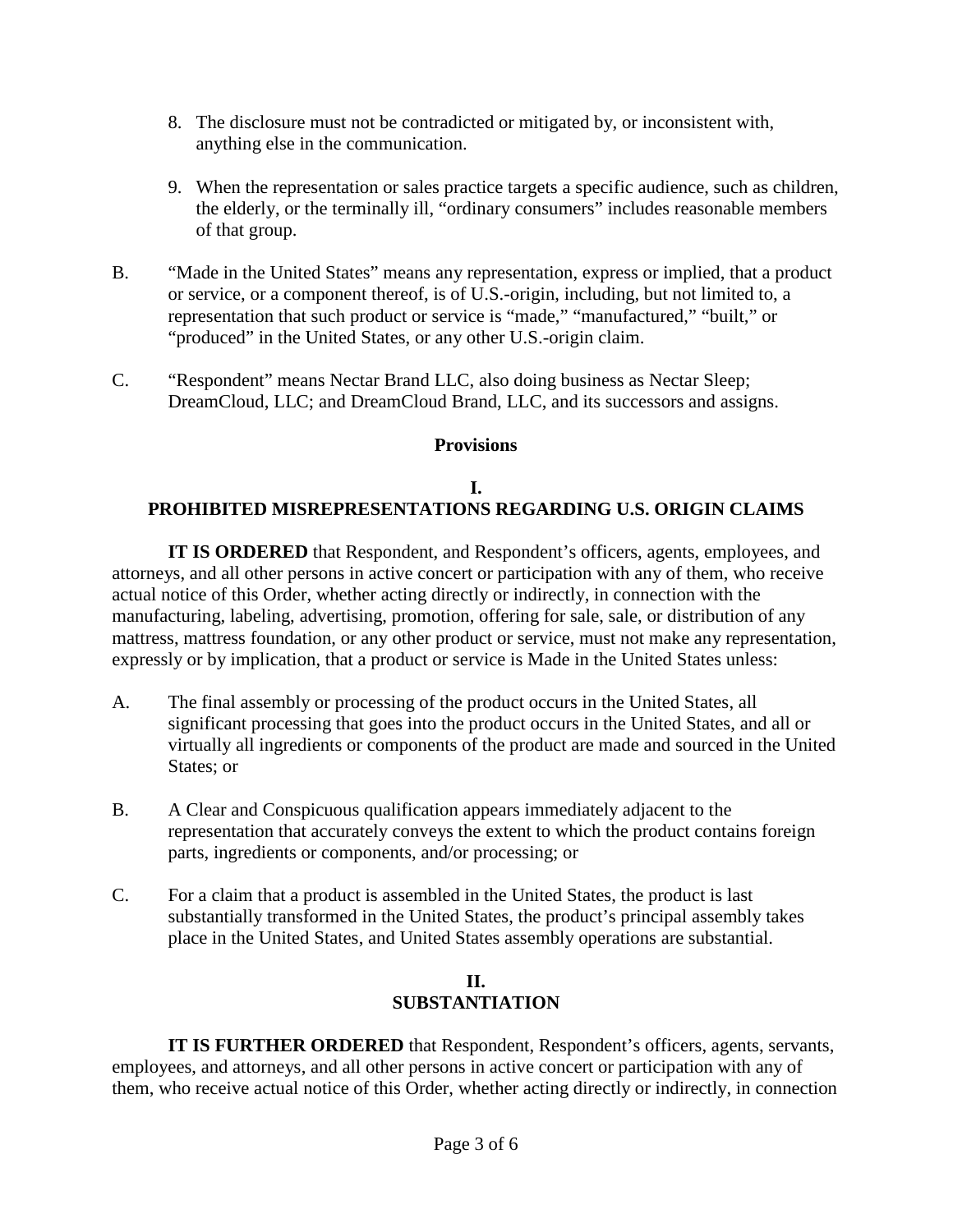with promoting or offering for sale any product or service, shall not make any representation, in any manner, expressly or by implication, regarding the country of origin of any product or service unless the representation is true, not misleading, and at the time it is made, Respondent possesses and relies upon a reasonable basis for the representation.

#### **III.**

# **COMPLIANCE REPORTS AND NOTICES**

**IT IS FURTHER ORDERED** that Respondent make timely submissions to the Commission:

- A. One year after the issuance date of this Order, Respondent must submit a compliance report, sworn under penalty of perjury, in which Respondent must: (a) identify the primary physical, postal, and email address and telephone number, as designated points of contact, which representatives of the Commission, may use to communicate with Respondent; (b) identify all of that Respondent's businesses by all of their names, telephone numbers, and physical, postal, email, and Internet addresses; (c) describe the activities of each business, including the goods and services offered, the means of advertising, marketing, and sales; and (d) describe in detail whether and how Respondent is in compliance with each Provision of this Order, including a discussion of all of the changes Respondent made to comply with the Order.
- B. Respondent must submit a compliance notice, sworn under penalty of perjury, within 14 days of any change in the following: (a) any designated point of contact; or (b) the structure of any Respondent or any entity that Respondent has any ownership interest in or controls directly or indirectly that may affect compliance obligations arising under this Order, including: creation, merger, sale, or dissolution of the entity or any subsidiary, parent, or affiliate that engages in any acts or practices subject to this Order.
- C. Respondent must submit notice of the filing of any bankruptcy petition, insolvency proceeding, or similar proceeding by or against Respondent within 14 days of its filing.
- D. Any submission to the Commission required by this Order to be sworn under penalty of perjury must be true and accurate and comply with 28 U.S.C. § 1746, such as by concluding: "I declare under penalty of perjury under the laws of the United States of America that the foregoing is true and correct. Executed on: we are not supplying the date, signatory's full name, title (if applicable), and signature.
- E. Unless otherwise directed by a Commission representative in writing, all submissions to the Commission pursuant to this Order must be emailed to DEbrief@ftc.gov or sent by overnight courier (not the U.S. Postal Service) to: Associate Director for Enforcement, Bureau of Consumer Protection, Federal Trade Commission, 600 Pennsylvania Avenue NW, Washington, DC 20580. The subject line must begin: In re Nectar Brand LLC.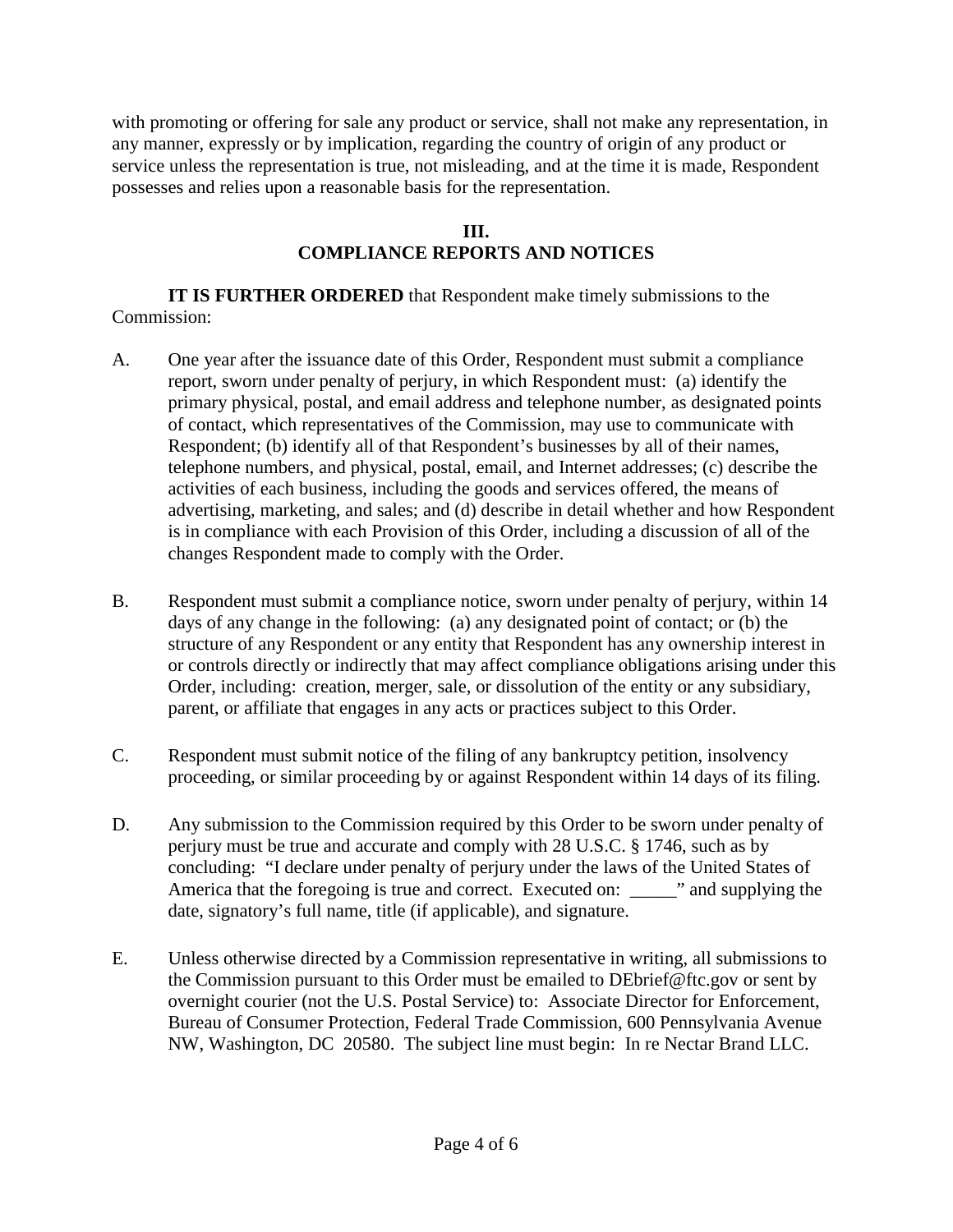#### **IV. RECORDKEEPING**

**IT IS FURTHER ORDERED** that Respondent must create certain records for 20 years after the issuance date of the Order, and retain each such record for 5 years, unless otherwise specified below. Specifically, Respondent must create and retain the following records:

- A. Accounting records showing the revenues from all goods or services sold, the costs incurred in generating those revenues, and resulting net profit or loss;
- B. Personnel records showing, for each person providing services in relation to any aspect of the Order, whether as an employee or otherwise, that person's: name; addresses; telephone numbers; job title or position; dates of service; and (if applicable) the reason for termination;
- C. Copies or records of all consumer complaints and refund requests, whether received directly or indirectly, such as through a third party, and any response;
- D. All records necessary to demonstrate full compliance with each provision of this Order, including all submissions to the Commission;
- E. A copy of each unique advertisement or other marketing material making a representation subject to this Order;
- F. For 5 years from the date of the last dissemination of any representation covered by this Order:
	- 1. All materials that were relied upon in making the representation; and
	- 2. All evidence in Respondent's possession, custody, or control that contradicts, qualifies, or otherwise calls into question the representation, or the basis relied upon for the representation, including complaints and other communications with consumers or with governmental or consumer protection organizations.

# **V. COMPLIANCE MONITORING**

**IT IS FURTHER ORDERED** that, for the purpose of monitoring Respondent's compliance with this Order:

A. Within 10 days of receipt of a written request from a representative of the Commission, Respondent must: submit additional compliance reports or other requested information, which must be sworn under penalty of perjury, and produce records for inspection and copying.